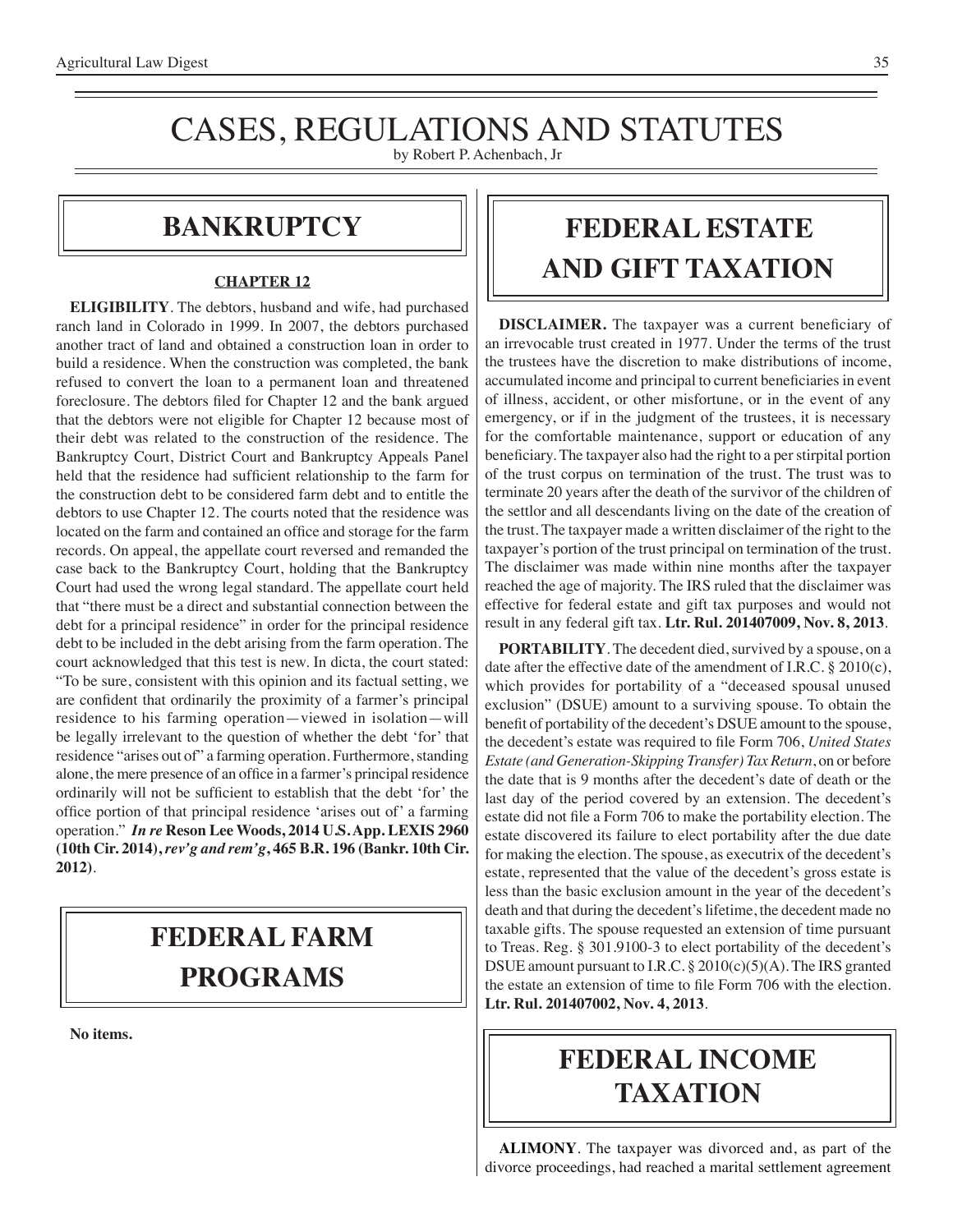with the former spouse. The agreement provided for a waiver of any claims for alimony, distribution of marital assets, and a payment from the taxpayer of \$40,000 to the former spouse in further equalization of the distribution of marital assets. The settlement agreement was incorporated into the final divorce order. The taxpayer claimed a deduction for \$40,000 for the payment as alimony. The court held that the payment was not eligible for the alimony deduction because (1) it is designated as an equalization of property distribution, (2) the divorce order includes a waiver of both parties to any alimony claim, and (3) the divorce order states that it shall apply to both parties and their "personal representatives, successors, and assigns for all time;" thus, the payment was payable after the death of the spouse. **McNealy v. Comm'r, T.C. Summary Op. 2014-14**.

**CHILD TAX CREDIT**. The IRS has published information about the Child Tax Credit. If a taxpayer has a child under age 17, the Child Tax Credit may save money at tax-time. *Amount of credit*. The non-refundable Child Tax Credit may help reduce federal income tax by up to \$1,000 for each qualifying child taxpayer claims on a return. *Qualifications*. For this credit, a qualifying child must pass seven tests: (1) *Age test*. The child must have been under age 17 at the end of 2012. (2) *Relationship test*. The child must be the taxpayer's son, daughter, stepchild, foster child, brother, sister, stepbrother, or stepsister. A child may also be a descendant of any of these individuals, including the taxpayer's grandchild, niece or nephew. Taxpayers should always treat an adopted child as the taxpayer's own child. An adopted child includes a child lawfully placed with the taxpayer for legal adoption. (3) *Support test*. The child must not have provided more than half of their own support for the year. (4) *Dependent test*. The taxpayer must claim the child as a dependent on a federal tax return. (5) *Joint return test*. The child cannot file a joint return for the year, unless the only reason they are filing is to claim a refund. (6) *Citizenship test*. The child must be a U.S. citizen, U.S. national or U.S. resident alien. (7) *Residence test*. In most cases, the child must have lived with the taxpayer for more than half of 2012. *Limitations*. The Child Tax Credit is subject to income limitations, and may be reduced or eliminated depending on the taxpayer's filing status and income. *Additional Child Tax Credit*. If the taxpayer qualifies and gets less than the full Child Tax Credit, the taxpayer could receive a refund even if the taxpayer owes no tax with the refundable Additional Child Tax Credit. *Form 8812*. If the taxpayer qualifies to claim the Child Tax Credit, taxpayers should make sure to check whether the taxpayer must complete and attach the new Form 8812, *Child Tax Credit*, with the return. If the taxpayer qualifies to claim the Additional Child Tax Credit, the taxpayer must complete and attach Schedule 8812. See IRS Publication 972, *Child Tax Credit*, for more details. **IRS Tax Tip 2014-18**.

**CAPITAL GAINS**. The taxpayer filed several *qui tam* actions against a former employer and others for fraud against the Medicare Program. The actions resulted in several recoveries by the government and payments to the taxpayer. The taxpayer reported the payments as capital gains income. The taxpayer argued that in the *qui tam* actions, the taxpayer essentially sold information to the government in exchange for the reward. The court held that the payments were ordinary income because the taxpayer did not own a property interest in the information provided to the government and the government did not pay a set fee for the information. **Patrick** 

#### **v. Comm'r, 142 T.C. No. 5 (2014)**.

**CAPITAL LOSSES**. The taxpayer was employed full time as an engineer but also engaged in sporadic trading of securities. Although the taxpayer reported the gains and losses as capital gains and losses for 12 tax years, the taxpayer changed the reporting to ordinary gains and losses after learning about the possibility of the reporting rules for securities traders. The taxpayer also made a late election to use the marked-to-market method of accounting for the securities. The court held that the taxpayer did not qualify as a trader under I.R.C. § 475(f) because (1) the taxpayer did not make trades on a frequent and consistent basis, (2) the taxpayer did not make a substantial number of trades in a given year, and (3) the value of the trades was not substantial. The court found that the taxpayer's trading activities did not rise to the status of a trade or business because the trading activity did not attempt to capture the swings in the daily market; therefore, the trades produced capital gains and losses. **Assaderaghi v. Comm'r, T.C. Memo. 2014-33**.

**DEPRECIATION**. The IRS has issued tables detailing the (1) limitations on depreciation deductions for owners of passenger automobiles (and for trucks and vans) first placed in service during calendar year 2014 and (2) the amounts to be included in income by lessees of passenger automobiles first leased during calendar year 2014.

For passenger automobiles placed in service in 2014 the depreciation limitations are as follows:

| Tax Year | Amount |
|----------|--------|
|          |        |
|          |        |
|          |        |
|          |        |

For trucks and vans placed in service in 2014 the depreciation limitations are as follows:

| Tax Year | Amount |
|----------|--------|
|          |        |
|          |        |
|          |        |
|          |        |

For leased passenger automobiles, I.R.C. § 280F(c) requires a reduction in the deduction allowed to the lessee of the passenger automobile. The reduction must be substantially equivalent to the limitations on the depreciation deductions imposed on owners of passenger automobiles. Under Treas. Reg. § 1.280F-7(a), this reduction requires a lessee to include in gross income an inclusion amount determined by applying a formula to the amount obtained from tables included in the revenue procedure. Each table shows inclusion amounts for a range of fair market values for each taxable year after the passenger automobile is first leased. **Rev. Proc. 2014-21, I.R.B. 2014-11**.

The IRS has issued a revenue procedure which modifies *Rev. Proc. 2012-20, 2012-1 C.B. 700* and sets forth procedures by which a taxpayer may obtain the automatic consent of the Commissioner to change the taxpayer's method of accounting provided in Temp. Treas. Reg. §§ §§ 1.167(a)-4T, 1.168(i)-1T, 1.168(i)-7T, and 1.168(i)-8T for taxable years beginning on or after January 1, 2012. This change applies to a taxpayer who wants to change its methods of accounting to comply with Temp. Treas. Reg. § 1.167(a)-4T for MACRS property and certain depreciable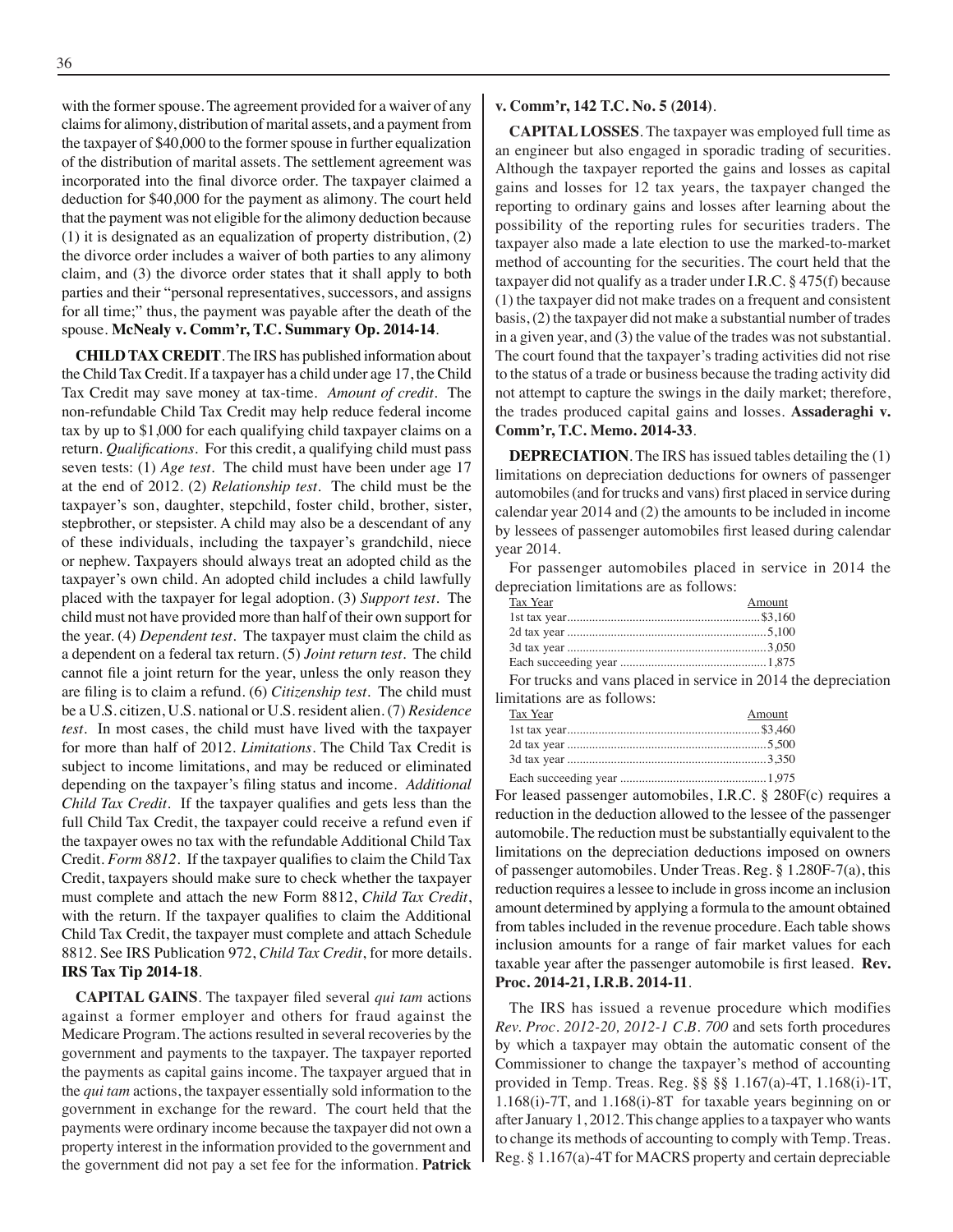intangible assets that the taxpayer placed in service after December 31, 1986, or with Temp. Treas. Reg. § 1.168(i)-1T, § 1.168(i)-7T, or § 1.168(i)-8T for MACRS property. The revenue procedure also modifies *Rev. Proc. 2011-14, 2011-1 C.B. 330* to allow a late partial disposition election under Prop. Treas. Reg. § 1.168(i)-8 or a revocation of a general asset account election under Prop. Treas. Reg. § 1.168(i)-1T or Prop. Reg. § 1.168(i)-1 to be treated as a change in method of accounting for a limited period of time. **Rev. Proc. 2014-17, I.R.B. 2014-12**.

The taxpayer was a corporation which timely filed consolidated federal income tax returns for three years. Taxpayer did not claim the additional first year depreciation deduction under I.R.C. §§  $168(k)(1)$  or  $(k)(5)$  for all classes of qualified property placed in service during the three tax years. However, the taxpayer inadvertently failed to attach the election statement not to deduct the additional first year depreciation for such property to the consolidated federal income tax returns for either year. The taxpayer did not make the election under I.R.C.  $\S$  168(k)(4) to accelerate alternative minimum tax credits in lieu of the additional first year depreciation deduction with respect to its extension property as defined in I.R.C.  $\S$  168(k)(4)(H)(iii) or its round two extension property as defined in I.R.C.  $\S$  168(k)(4)(I)(iv). The IRS granted the taxpayer an extension of time to file an amended return with the statement making the election out of the additional first-year depreciation. **Ltr. Rul. 201408016, Nov. 19, 2013**.

**DISCHARGE OF INDEBTEDNESS**. The taxpayer forfeited title to rental properties to the lender in a foreclosure transaction. The lender issued Form 1099-C, *Cancellation of Debt*, to the taxpayer reflecting cancellation of recourse debt. The taxpayer represented that the taxpayer was insolvent at the time of the foreclosure transaction and that the amount of the taxpayer's insolvency exceeded the amount of debt cancelled. A CPA prepared the taxpayer's federal income tax return and properly reported the taxpayer's cancellation of indebtedness income on Form 982, *Reduction of Tax Attributes Due to Discharge of Indebtedness (and Section 1082 Basis Adjustment)*, as income excluded from the insolvency exception under I.R.C.  $\S$  108(a)(1)(B) but did not complete Part II of Form 982, which requires reduction of tax attributes. Further, the CPA failed to advise the taxpayer to make the election on Line 5 of Part II to reduce the basis of depreciable property prior to reducing net operating losses. The IRS initiated an examination of the taxpayer's federal income tax return and the CPA and the taxpayer discovered the failures to complete Form 982 and make a timely I.R.C. § 108(b)(5) election. The IRS granted a 45 day extension for the taxpayer to file an amended return with the election. **Ltr. Rul. 201408007, Nov. 14, 2013**.

**FOREIGN ACCOUNTS**. The Treasury Department and the Internal Revenue Service have issued the final packages of regulations for implementing the Foreign Account Tax Compliance Act (FATCA). Enacted by Congress in 2010, the law targets non-compliance by U.S. taxpayers using foreign accounts. The regulations lay out a step-by-step process for U.S. account identification, information reporting, and withholding requirements for foreign financial institutions (FFIs), other foreign entities, and U.S. withholding agents. The regulations implement FATCA's obligations in stages to minimize burdens and costs

consistent with achieving the statute's compliance objectives. The rules and implementation schedule are also adjusted to allow time for resolving local law limitations to which some FFIs may be subject. FATCA was enacted in 2010 by Congress as part of the Hiring Incentives to Restore Employment (HIRE) Act. FATCA requires FFIs to report to the IRS information about financial accounts held by U.S. taxpayers, or by foreign entities in which U.S. taxpayers hold a substantial ownership interest. See Harl, "Reporting Foreign Accounts and Funds and Foreign Assets," 23 *Agric. L. Dig*. 121 (2012). **T.D. 9657; T.D. 9658**.

**HEALTH INSURANCE**. The IRS has created an online Health Care Tax Tips service on the IRS web page to help taxpayers understand what they need to know for the federal individual income tax returns they are filing this year, as well as for future tax returns about the Premium Tax Credit and making health care coverage choices. The online service includes information on (1) how health care choices taxpayers make for 2014 may affect their taxes; information about getting health care coverage through the Health Insurance Marketplace; (3) information about the basics of the Premium Tax Credit, including who might be eligible and how to get the credit; (4) information about types of qualifying coverage, exemptions from having coverage, and making a payment if a taxpayer does not have qualifying coverage or an exemption; (5) tips that help with filing the 2013 tax return, including information about employment status, tax favored health plans and itemized deductions; (6) basic tips to help people determine if the Affordable Care Act affects them and their families, and where to find more information; and (7) the importance of reporting any changes in circumstances that involve family size or income when advance payments of the Premium Tax Credit are involved. In addition to Health Care Tax Tips, the IRS.gov/aca website offers informative flyers and brochures, Frequently Asked Questions and in-depth legal guidance regarding the tax provisions of the Affordable Care Act. **IR-2014-19**.

The IRS has published information about the health care insurance requirements starting in 2014. A taxpayer must choose to either have basic health insurance coverage (known as minimum essential coverage) for the taxpayer and everyone in the taxpayer's family for each month or go without health care coverage for some or all of the year. If a taxpayer does not maintain health insurance coverage, the taxpayer will need to either seek an exemption or make an individual shared responsibility payment for the period that the taxpayer is not covered with the 2014 income tax return filed in 2015. If a taxpayer chooses to have health care coverage, qualifying coverage includes: (1) health insurance coverage provided by the taxpayer's employer (including COBRA and retiree coverage), (2) health insurance coverage the taxpayer purchases through a Marketplace, (3) Medicare, Medicaid or other government-sponsored health coverage including programs for veterans, or (4) coverage the taxpayer buys directly from an insurance company. If a taxpayer purchases health insurance coverage through the Marketplace, the taxpayer may be eligible for financial assistance including the premium tax credit, which will help lower the out-of-pocket cost of the monthly insurance premiums. Qualifying coverage does not include certain coverage that may provide limited benefits, such as coverage only for vision care or dental care, workers' compensation, or coverage only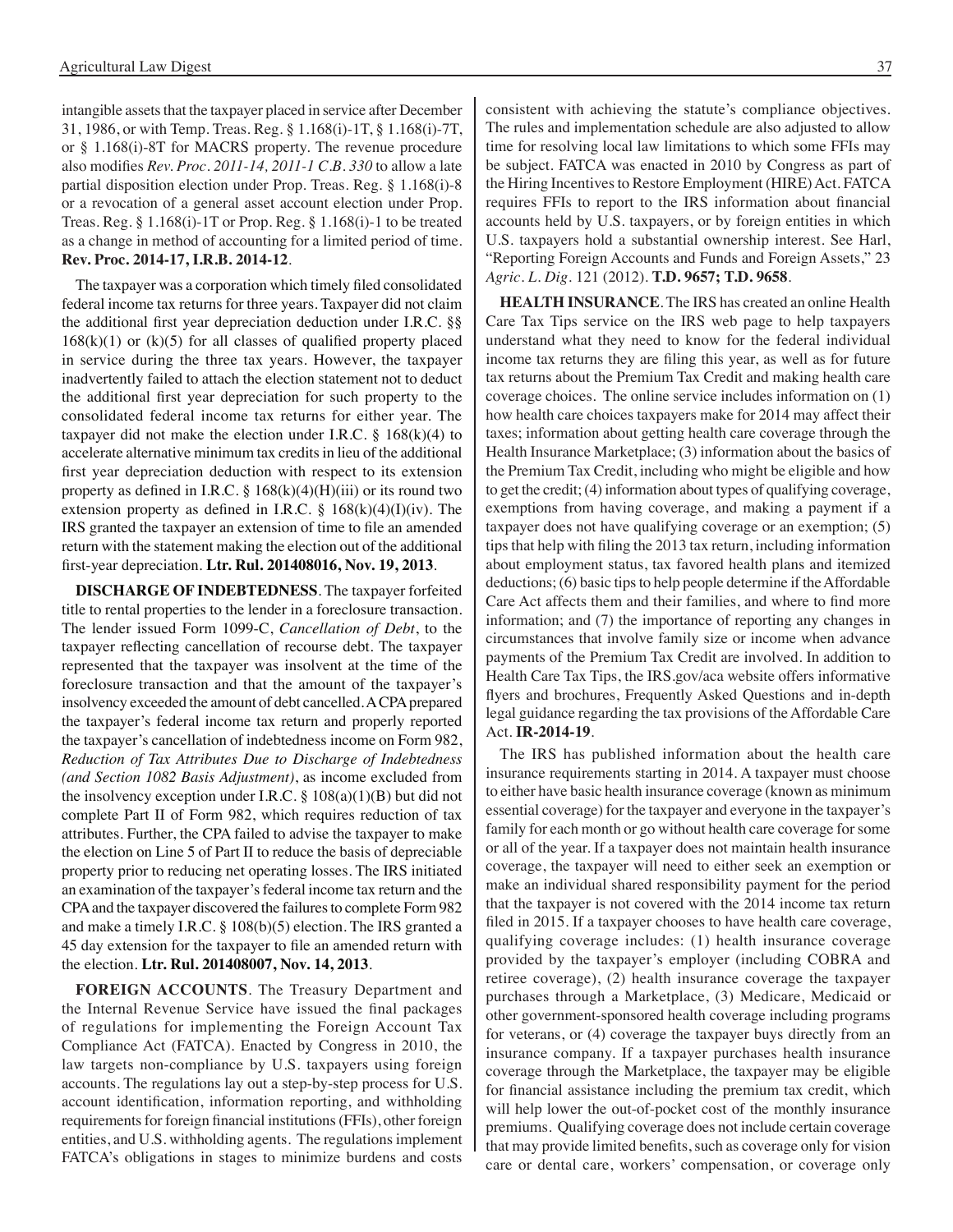for a specific disease or condition. If a taxpayer chooses to go without coverage or experience a gap in coverage, the taxpayer may qualify for an exemption if the taxpayer does not have access to affordable coverage, the taxpayer has a gap of less than three consecutive months without coverage, or the taxpayer qualifies for one of several other exemptions. A special hardship exemption applies to individuals who purchase their insurance through the Marketplace during the initial enrollment period but due to the enrollment process have a coverage gap at the beginning of 2014. If a taxpayer (or any of the taxpayer's dependents) do not maintain coverage and do not qualify for an exemption, the taxpayer will need to make an individual shared responsibility payment with the taxpayer's return. In general, the payment amount is either a percentage of the taxpayer's household income or a flat dollar amount, whichever is greater. A taxpayer will owe 1/12th of the annual payment for each month the taxpayer (or dependents) do not have coverage and are not exempt. The annual payment amount for 2014 is the greater of (1) 1 percent of the household income that is above the tax return filing threshold for the taxpayer's filing status, such as Married Filing Jointly or single, or the flat dollar amount, which is \$95 per adult and \$47.50 per child, limited to a maximum of \$285. The individual shared responsibility payment is capped at the cost of the national average premium for the bronze level health plan available through the Marketplace in 2014. Taxpayers will make the payment when they file their 2014 federal income tax return in 2015. For more information about the individual shared responsibility provision and the premium tax credit, visit IRS.gov/aca. Visit the Department of Health and Human Services at HealthCare.gov for more information about health insurance coverage options and the Health Insurance Marketplace, financial assistance and exemptions. **Heath Care Tax Tip, HC-TT-2014-01**.

**IRA**. The taxpayer was single and was employed at two companies, one for the first half of the year and the other during the second half of the year. The first employer did not provide a qualified retirement plan but the second employer did, and the taxpayer made contributions to the retirement plan. The taxpayer also contributed to the taxpayer's personal IRA and claimed the contribution as an IRA deduction. The taxpayer total wage income was \$86,532. The court held that the taxpayer was not entitled to an IRA deduction because the taxpayer was enrolled in an employer's qualified retirement plan and had adjusted gross income greater than \$53,000, the phase-out point for single taxpayers. **Hurd v. Comm'r, T.C. Summary Op. 2014-17**.

**INNOCENT SPOUSE RELIEF**. The taxpayer and former spouse had filed joint income tax returns prepared by the taxpayer when the couple was married. One of the returns failed to include commissions earned by the former spouse and the taxpayer sought innocent spouse relief from payment of the taxes owed on the unreported commissions. The court examined only equitable spouse relief because the taxpayer had prepared the return involved. The court examined the seven factors and held that relief was granted because the couple was no longer married, the amount of tax owed was too small to benefit the taxpayer, and the taxpayer had since complied with all tax laws. The only factor which weighed against relief was that the taxpayer had knowledge of the unreported commissions. **Howerter v. Comm'r, T.C. Summay Op. 2014-15**.

**LIMITED LIABILITY COMPANIES**. The taxpayer was originally formed as a corporation but converted to a limited liability company. The taxpayer intended to elect to be taxed as a corporation but failed to timely file Form 8832, *Entity Classification*. The IRS granted the taxpayer an extension of time to file Form 8832. **Ltr. Rul. 201408013, Oct. 31, 2013**.

**PASSIVE ACTIVITY LOSSES**. The taxpayers, husband and wife, owned six residential properties, five of which they rented out during 2009 and one of which they used as their residence. The properties were all purchased in poor condition and the taxpayers spent personal hours renovating each property before renting it. The renovations in 2009 for the sixth property were carried out while the taxpayers lived in it. In 2011, the taxpayers created a log of activities spent on the properties in 2009 but did not provide any supporting evidence to substantiate the activities. The log identified a few hours spent on the rented properties but claimed over 1,000 hours spent renovating the taxpayers' residence. The taxpayers argued that this time should be included in the hours spent on the rental activities because the taxpayers intended to move out and rent the property when the renovations were completed. The court held that the taxpayers did not meet the requirements of I.R.C. § 469(c)(7)(B) because the 2011-created log did not properly substantiate the taxpayers' hours spent on the rent activities and the time spent on renovating the residence could not be included because the residence was used for personal purposes. **Smith v. Comm'r, T.C. Summary Op. 2014-13**.

**PENALTIES**. The taxpayer participated in several partnerships which were determined to be shams for lack of economic substance and, because there were no valid partnerships for tax purposes, the IRS determined that the partners could not claim a basis for their partnership interests greater than zero and that any resulting tax under payments would be subject to a 40-percent penalty for gross valuation misstatements. The taxpayer argued, and the District Court and Fifth Circuit Court of Appeals agreed, that the gross valuation penalty could not be imposed in a partnershiplevel proceeding. The U.S. Supreme Court reversed, holding that the improper claim of basis in the partnership interests in sham partnerships could give rise to a gross valuation misstatement and that the District Court had jurisdiction to assess the penalty. **United States v. Woods, 2013-2 U.S. Tax Cas. (CCH) ¶ 50,604 (U.S. 2013),** *rev'g***, 20-12-2 U.S. Tax Cas. (CCH) ¶ 50,657 (5th Cir. 2012)**. The Fifth Circuit Court of Appeals has vacated and remanded the following case for review in light of the holding in *United States v. Wood*. **Nevada Partners Fund, L.L.C. v. United States, 720 F.3d 594 (5th Cir. 2013),** *vac'd and rem'd***, Nevada Partners Fund, LLC v. United States, 2014-1 U.S. Tax Cas. (CCH) ¶ 50,191 (5th Cir. 2014).**

**RETURNS**. The IRS has published guidance for employed taxpayers who do not receive a Form W-2 from their employer. (1) *Contact the employer first*. Taxpayers should ask their employer – or former employer – to send a Form W-2 if it has not already been sent. Make sure the employer has the taxpayer's correct address. (2) *Contact the IRS*. After February 14, a taxpayer may call the IRS at 800-829-1040 if the taxpayer has not yet received a Form W-2. The taxpayer should be prepared to provide name, address, Social Security number and phone number. Taxpayers should also have the following information when they call: the employer's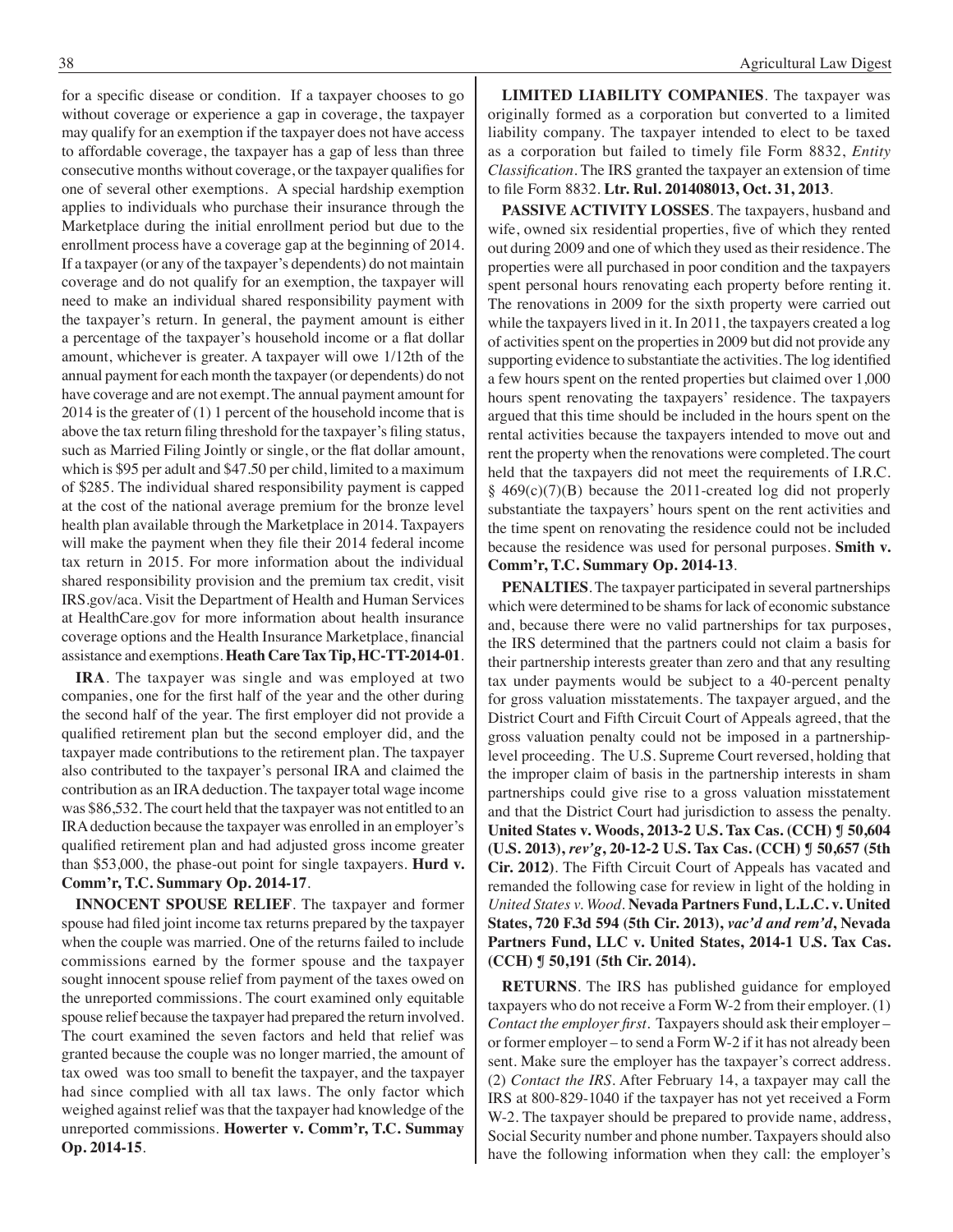name, address and phone number; the taxpayer's employment dates; and an estimate of the taxpayer's wages and federal income tax withheld in 2013, based upon the taxpayer's final pay stub or leave-and-earnings statement, if available. (3) *File the income tax return on time*. Taxpayers should still file their tax return on or before April 15, 2014, even if they have not yet received their Form W-2. Taxpayers should file Form 4852, *Substitute for Form W-2, Wage and Tax Statement*, in place of the Form W-2. Taxpayers should use the form to estimate their income and withholding taxes as accurately as possible. The IRS may delay processing the return while it verifies the information on the Form 4852. If a taxpayer needs more time to file, the taxpayer can get a six-month extension of time by filing Form 4868, *Application for Automatic Extension of Time to File U.S. Individual Income Tax Return*. If a taxpayer is requesting an extension, the taxpayer must file this form on or before April 15, 2014. If a taxpayer receives the missing W-2 after filing the tax return and the information on the W-2 is different from what the taxpayer reported using Form 4852, then the taxpayer must correct the tax return by filing Form 1040X, *Amended U.S. Individual Income Tax Return* to amend the tax return. **IRS Tax Tip 2014-17**.

#### **Safe Harbor interest rates March 2014**

|                            |      | Annual Semi-annual Quarterly Monthly |      |      |
|----------------------------|------|--------------------------------------|------|------|
|                            |      | <b>Short-term</b>                    |      |      |
| <b>AFR</b>                 | 0.28 | 0.28                                 | 0.28 | 0.28 |
| 110 percent AFR            | 0.31 | 0.31                                 | 0.31 | 0.31 |
| 120 percent AFR            | 0.34 | 0.34                                 | 0.34 | 0.34 |
|                            |      | Mid-term                             |      |      |
| <b>AFR</b>                 | 1.84 | 1.83                                 | 1.83 | 1.82 |
| 110 percent AFR            | 2.02 | 2.01                                 | 2.00 | 2.00 |
| 120 percent AFR            | 2.21 | 2.20                                 | 2.19 | 2.19 |
|                            |      | Long-term                            |      |      |
| <b>AFR</b>                 | 3.36 | 3.33                                 | 3.32 | 3.31 |
| 110 percent AFR            | 3.69 | 3.66                                 | 3.64 | 3.63 |
| 120 percent AFR            | 4.04 | 4.00                                 | 3.98 | 3.97 |
| $D_{\text{ext}}$ D.J. 2014 | DÐ   | <b>2014</b><br>11                    |      |      |

**Rev. Rul. 2014-8, I.R.B. 2014-11**.

**TIP INCOME**. The IRS has published information on the taxation of tips. *Tips are taxable*. Taxpayers must pay federal income tax on any tips they receive. The value of non-cash tips, such as tickets, passes or other items of value are also subject to income tax. *Include all tips on the income tax return*. Taxpayers must include the total of all tips received during the year on their income tax return. This includes tips directly from customers, tips added to credit cards and the taxpayer's share of tips received under a tip-splitting agreement with other employees. *Report tips to the employer*. If a taxpayer receives \$20 or more in tips in any one month, from any one job, the taxpayer must report the tips for that month to the taxpayer's employer. The report should only include cash, check, debit and credit card tips the taxpayer received. The taxpayer's employer is required to withhold federal income, Social Security and Medicare taxes on the reported tips. Taxpayers should not report the value of any noncash tips to their employer. Use Publication 1244, *Employee's Daily Record of Tips and Report to Employer*, to keep a daily log of tips. For more information, see Publication 1244 or Publication 531, *Reporting Tip Income*. **IRS Tax Tip 2014-16**.

**WAGES-IN-KIND**. The IRS has adopted as final regulations relating to property transferred in connection with the performance of services under I.R.C. § 83. I.R.C. § 83 addresses the tax consequences of the transfer of property in connection with the performance of services. The final regulations provide several clarifications regarding whether a substantial risk of forfeiture exists in connection with property subject to section 83. Specifically, the final regulations clarify that (1) except as specifically provided in I.R.C. § 83(c)(3) and Treas. Reg. §§ 1.83-3(j) and (k), a substantial risk of forfeiture may be established only through a service condition or a condition related to the purpose of the transfer, (2) in determining whether a substantial risk of forfeiture exists based on a condition related to the purpose of the transfer, both the likelihood that the forfeiture event will occur and the likelihood that the forfeiture will be enforced must be considered, and (3) except as specifically provided in I.R.C.  $\S 83(c)(3)$  and Treas. Reg.  $\S \ S 1.83-3(j)$  and (k), transfer restrictions do not create a substantial risk of forfeiture, including transfer restrictions that carry the potential for forfeiture or disgorgement of some or all of the property, or other penalties, if the restriction is violated. **79 Fed. Reg. 10663 (Feb. 26, 2014)**.

### **IN THE NEWS**

**GRAIN STORAGE**. "Under pressure from lawmakers in the Senate and House, OSHA has agreed to withdraw its 2011 guidance memorandum on regulating small farms with grain storage. That instructional memorandum was viewed as violating a long-standing congressional prohibition on OSHA regulation of small farms and as a potentially costly burden on more than 300,000 farms in the United States with on-farm grain storage. . . . The OSHA withdrawal of its June 2011 directive follows its acknowledgement in January 2014 that small farms with grain storage facilities are exempt from the OSHA regulations." **Mississippi Business Journal, Feb. 13, 2014**.

### **Agricultural tax seminars by Neil E. Harl**

On the back cover, we list the agricultural tax seminars coming up in the spring of 2014. Here are the cities and tentative dates for the seminars later this summer and fall 2014:

**June 23-24, 2014** - Parke Regency, Bloomington, IL

**June 25-26, 2014** - Hilton Garden Inn, Indianapolis, IN

**August 25-26, 2014** - Quality Inn, Ames, IA

**August 27-28, 2014** - Holiday Inn, Council Bluffs, IA

**September 4-5, 2014** - Hotel TBA, Moravia, IA

**September 15-16, 2014** - Hotel TBA, Moorhead, MN

**September 18-19, 2014** - Hotel TBA, Sioux Falls, SD

**October 2-3, 2014,** Hotel TBA, Rock Island, IL

**October 6-7, 2014** - Clarion Inn, Mason City, IA

**October 13-14, 2014 -** Hotel TBA, Hutchinson or Wichita, KS

**November 24-25, 2014** - Adam's State Univ., Alamosa, CO

Each seminar will be structured the same as the seminars listed on the back cover of this issue. More information will be posted on www.agrilawpress.com and in future issues of the *Digest*.